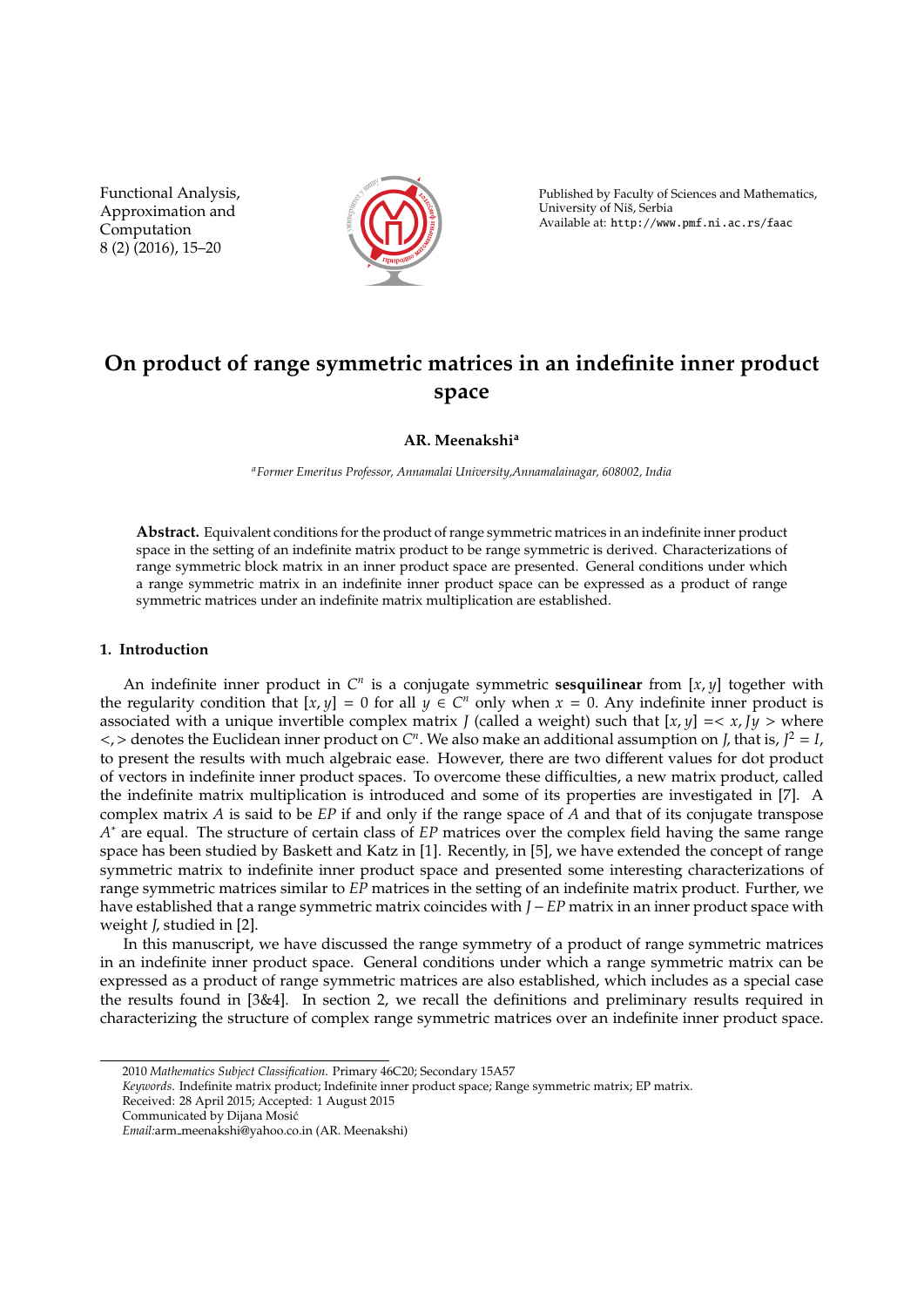Equivalent conditions for the product of range symmetric matrices in  $\varphi$ , an indefinite inner product space in the setting of an indefinite matrix product with weight J, to be range symmetric are presented in Section 3. Factorization of a range symmetric matrix as a product of range symmetric matrices in  $\varphi$  and as an indefinite product of range symmetric matrices in  $\varphi$  are presented in Section 4.

## **2. Preliminaries**

We first recall the notion of an indefinite multiplication of matrices.

**Definition 2.1:** Let  $A \in C^{m \times n}$ ,  $B \in C^{n \times k}$ . Let  $J_n$  be an arbitrary but fixed  $n \times n$  complex matrix such that  $J_n = J_n^* = J_n^{-1}$ . The indefinite matrix product of *A* and *B* (relative to *J*) is defined as  $A \circ B = A J_n B$ .

**Definition 2.2:** For  $A \in C^{m \times n}$ ,  $A^{[*]} = J_n A^* J_m$  is the adjoint of  $A$  relative to  $J_n$  and  $J_m$ , the weights in the appropriate spaces.

**Remark 2.1:** When *J<sup>n</sup>* is the identity matrix the product reduces to the usual product of matrices and it can be easily verified that with respect to the indefinite matrix product,  $rank(A \circ \overline{A}^{[*]}) = rank(A^{[*]} \circ A) = rank(A)$ , where as this rank property fails under the usual matrix multiplication. Thus the Moore -Penrose inverse of a complex matrix over an indefinite inner product space, with respect to the indefinite matrix product exists and this is one of its main advantages.

**Definition 2.3:** A matrix  $A \in C^{n \times n}$  is said to be *J*-invertible if there exists  $X \in C^{n \times n}$ , such that *A* ∘ *X* = *X* ∘ *A* = *J*<sub>*n*</sub>. Such an *X* is denoted as  $A^{[-1]} = JA^{-1}J$ .

**Definition 2.4:**  $A \in C^{n \times n}$  and  $X \in C^{n \times n}$  satisfying  $A \circ X \circ A = A$  is called a generalized inverse of *A* relative to the weight *J*.  $A<sub>I</sub>{1}$  is the set of all generalized inverses of *A* relative to the weight *J*. **Remark 2.2:** For the identity matrix *J*, it reduces to a generalized inverse of *A* and  $A_1\{1\} = A\{1\}$ . It can be easily verified that X is a generalized inverse of *A* under the indefinite matrix product if and only if *JnXJ<sup>m</sup>* is a generalized inverse of A under the usual product of matrices. Hence  $A_I\{1\} = \{X/I_nX\}_{n}$  is a generalized inverse of *A*}.

**Definition 2.5:** For *A* ∈  $C^{m \times n}$ , a matrix *X* ∈  $C^{n \times m}$  is called the Moore-Penrose inverse if it satisfies the following equations:

*A* ◦ *X* ◦ *A* =  $A$ , *X* ◦ *A* ◦ *X* = *X*, (*A* ◦ *X*)<sup>[∗]</sup> = *A* ◦ *X* and (*X* ◦ *A*)<sup>[∗]</sup> = *X* ◦ *A*. Such an *X* is denoted by  $A^{[+]}$  and represented as  $A^{[+]} = J_n A^{\dagger} J_m$ .

**Definition 2.6:** The Range space of  $A \in C^{m \times n}$  is defined by  $R(A) = \{y = A \circ x \in C^m / x \in C^n\}$ . The Null space of *A* is defined by  $Nu(A) = \{x \in C^n / A \circ x = 0\}$ . It is clear that  $Nu(A^{[*]}) = N(A^*)$ . **Property 2.1:** Let  $A \in C^{n \times n}$ . Then

(i)  $(A^{[*]})^{[*]} = A$ .  $(iii) (A^{[+]})^{[+]} = A.$  $(iii) (AB)^{[*]} = B^{[*]}A^{[*]}.$  $f(iv) R(A^{[*]}) = R(A^{[*]})$ . (v)  $R(A \circ A^{[*]}) = R(A), R(A^{[*] \circ A}) = R(A^{[*]}).$  $(Vi) N(A \circ A^{[*]}) = N(A^{[*]})$ ,  $N(A^{[*] \circ A}) = N(A)$ .

We recall the definition of a range symmetric matrix in  $\wp$ , an indefinite inner product space with weight *J*, analogous to that of a range symmetric matrix in the unitary space.

**Definition 2.7:** A matrix  $A \in C^{n \times n}$  is range symmetric in  $\varphi$  if and only if  $R(A) = R(A^{[*]})$ .

**Remark 2.2:** For the identity matrix *J* it reduces to the definition of range symmetric matrix in unitary space (or) equivalently to an *EP* matrix [1].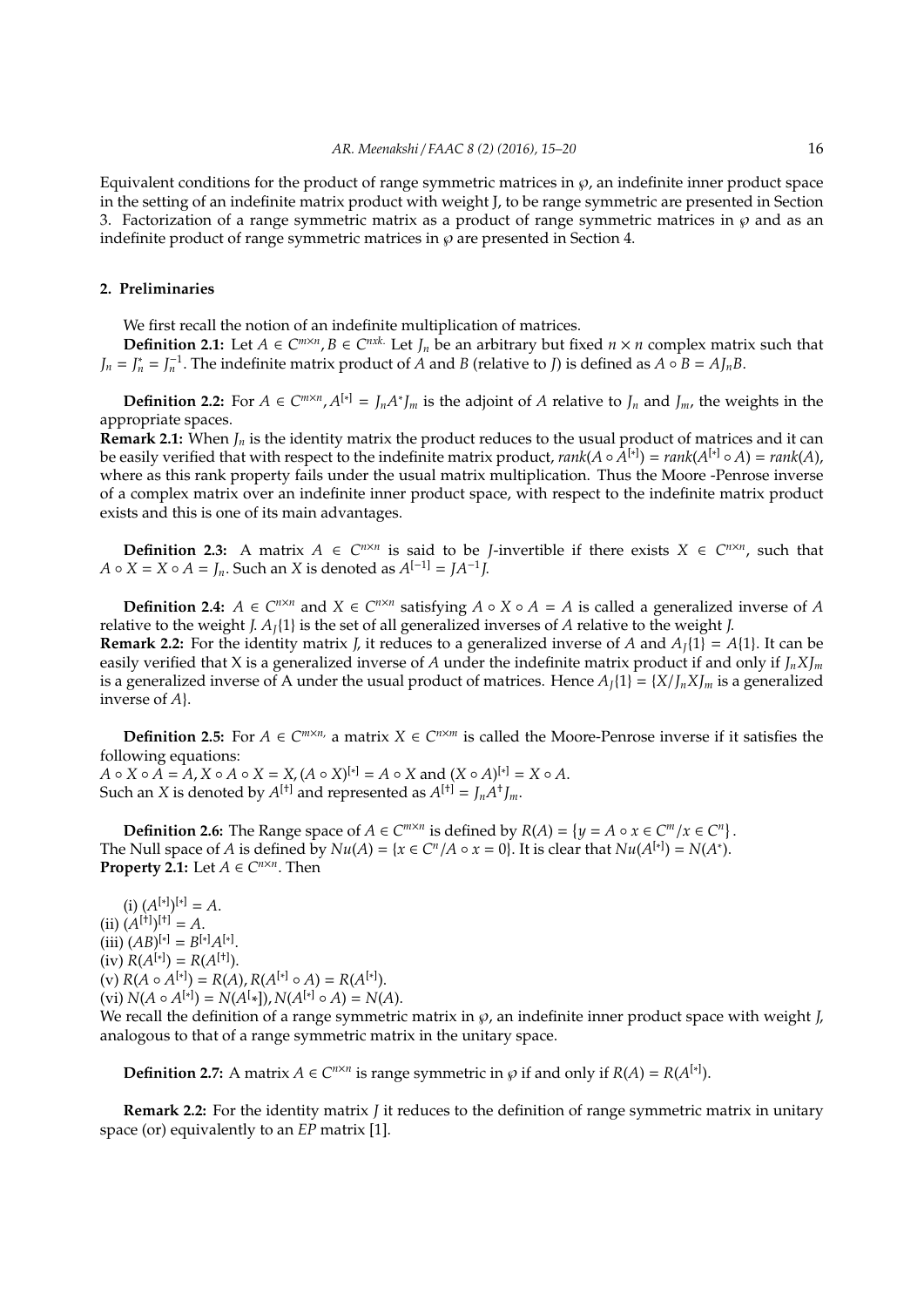In the sequel, we shall use the following equivalent characterizations of a range symmetric matrix established in our earlier work [5].

**Theorem 2.1:** For  $A \in C^{n \times n}$ , the following are equivalent:

(1) *A* is range symmetric in  $\varphi$ . (2) *AJ* is *EP*. (3) *JA* is *EP*. (4)  $N(A) = N(A^{[*]})$ .  $(A \circ A^{[+]} ) = (A^{[+]} \circ A)$  $(A^{\dagger}A)^{[*]} = JA^{\dagger}AI = AA^{\dagger}.$  $(7)$  *A* is  $I - EP$ .

### **3. Product of range symmetric matrices in**  $\varphi$

In this section, we have obtained necessary and sufficient conditions for the indefinite product of two range symmetric matrices of rank r to be range symmetric in . Then we have extended the result to block matrices in  $\varnothing$ .

**Theorem 3.1:** Let *A* and *B* be range symmetric matrices of rank *r* in  $\varphi$  and  $A \circ B$  be of rank *r*. Then,  $A \circ B$ is range symmetric in  $\varphi$  if and only if  $R(A) = R(B)$ .

Proof: Since *A* and *B* are range symmetric in  $\varphi$ , by Theorem 2.1(2), *AI* and *BI* are *EP<sub>r</sub>* matrices. *A*  $\circ$  *B* is range symmetric in  $\wp$  and of rank  $r \Leftrightarrow (A \circ B)$ *j* is  $EP_r$  (By Theorem 2.1(7)) ⇔ (*AJ*)(*BJ*) is *EP<sup>r</sup>* (By Definition2.1)  $\Leftrightarrow$  *R*(*AJ*) = *R*(*BJ*) (By Theorem 2 of [1])  $\Leftrightarrow$   $R(A) = R(B)$ .

Hence the Theorem holds.

Henceforth we are concerned with  $(m + n) \times (m + n)$  matrices *M* partitioned in the form

$$
M = \begin{bmatrix} A & B \\ C & D \end{bmatrix} \tag{3.1}
$$

with rank(*M*)=rank(*A*), *A* and *D* are square matrices of orders *m* and *n* respectively. It is well known that (p.21 of [8]) *M* of the form (3.1) satisfies the following:

 $\tilde{C} = YA$  for some  $Y \in C^{n \times m}$ ,  $B = AX$  for some  $X \in C^{m \times n}$  and  $D = CA^{\dagger}B$ . (3.2) Let *J*, *J*<sub>*m*</sub> and *J*<sub>*n*</sub> be the weights associated with the indefinite inner products in  $C^{m+n}$ ,  $C^m$  and  $C^n$  respectively. Since  $J_m = J_m^* = J_m^{(-1)}$  and  $J_n = J_n^* = J_n^{(-1)}$ , it can be verified that *J* is of the form

$$
J = \begin{bmatrix} J_m & 0 \\ 0 & J_n \end{bmatrix} \tag{3.3}
$$

**Theorem 3.2:** Let *M* be of the form (3.1). *M* is  $J - EP$  if and only if *A* is  $J_m - EP$  and there exists an  $m \times n$ matrix *X* such that

$$
M = \begin{bmatrix} A & AX \\ X^{[*]}A & X^{[*]}AX \end{bmatrix}.
$$

Proof: Since *M* is of the form (3.1), by using (3.2) *M* reduces to the form

$$
M = \begin{bmatrix} A & AX \\ YA & YAX \end{bmatrix}.
$$
  
Since *J* is of the form (3.3), (3.4)

$$
JM = \begin{bmatrix} J_m A & J_m A X \\ J_n Y A & J_n Y A X \end{bmatrix}.
$$
 Then the proof runs as follows: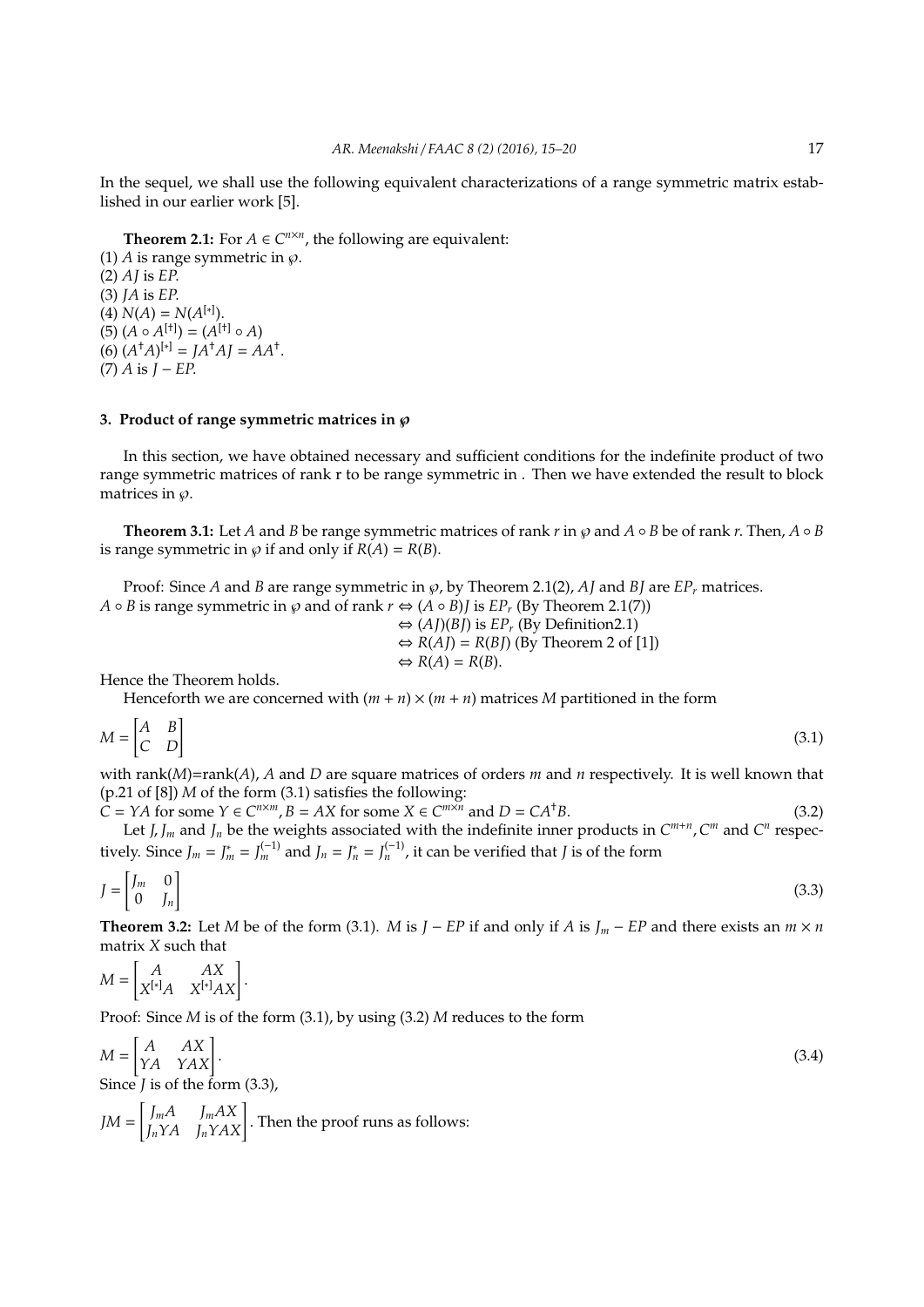*M* is  $I - EP \Leftrightarrow IM$  is  $EP$  (By Theorem 2.1)

 $\Leftrightarrow$  *J<sub>m</sub>A* is *EP* and *J<sub>n</sub>YA*(*J<sub>m</sub>A*)<sup>†</sup> = ((*J<sub>m</sub>A*)<sup>†</sup>(*J<sub>m</sub>AX*))<sup>\*</sup> (By Theorem3 of [4])  $\Leftrightarrow$  *A* is *J<sub>m</sub>* − *EP* and *J<sub>n</sub>*Y*AA*<sup>†</sup>*J<sub>m</sub>* = (*A*<sup>†</sup>*AX*)<sup>\*</sup> = *X*<sup>\*</sup>(*A*<sup>†</sup>*A*) (By Theorem 2.1)  $\Leftrightarrow$  *A* is *J<sub>m</sub>* − *EP* and *YAA*<sup>†</sup> = (*J<sub>n</sub>X*<sup>\*</sup>*J<sub>m</sub>*)(*J<sub>m</sub>A*<sup>†</sup>*AJ*<sub>*m*</sub>)  $\Leftrightarrow$  *A* is *J<sub>m</sub>* − *EP* and *YAA*<sup>†</sup> = *X*<sup>(</sup>[\*])*AA*<sup>†</sup> (By Definition 2.2 & Theorem2.1)  $\Leftrightarrow$  *A* is *J<sub>m</sub>* − *EP* and *YA* = *X*<sup>[\*]</sup>*A*.

Then the Theorem follows on substitution for *YA* in the equation (3.4). **Theorem 3.3:** Let

$$
M = \begin{bmatrix} A & B \\ C & D \end{bmatrix}
$$
 and  $L = \begin{bmatrix} F & G \\ H & K \end{bmatrix}$ 

be *J* − *EP* matrices in ℘, both of the form (3.1) and *M* ◦ *L* be of rank *r*, then the following are equivalent:  $(i)$  *M*  $\circ$  *L* is  $J - EP$ .

(ii)  $A \circ F$  is  $J_m - EP$  and  $CA^{\dagger} = HF^{\dagger}$ .

(iii)  $A \circ F$  is  $J_m - EP$  and  $A^{\dagger}B = F^{\dagger}G$ .

Proof: Since both *M* and *L* are *J* − *EP* matrices of the form (3.1), by Theorem 3.2, there exist *m* × *n* matrices

X and Y such that 
$$
M = \begin{bmatrix} A & AX \\ X^{[*]}A & X^{[*]}AX \end{bmatrix}
$$
 and  $L = \begin{bmatrix} F & FY \\ Y^{[*]}F & Y^{[*]}FY \end{bmatrix}$ .  
\nNow,  $M \circ L = \begin{bmatrix} A & AX \\ X^{[*]}A & X^{[*]}AX \end{bmatrix} \begin{bmatrix} J_m & 0 \\ 0 & J_n \end{bmatrix} \begin{bmatrix} F & FY \\ Y^{[*]}F & Y^{[*]}FY \end{bmatrix}$ .  
\n
$$
= \begin{bmatrix} A(J_m + XY^*J_m)F & A(J_m + XY^*J_m)FY \\ X^{[*]}A(J_m + XY^*J_m)F & X^{[*]}A(J_m + XY^*J_m)FY \end{bmatrix}
$$
\n
$$
= \begin{bmatrix} AZF & AZFY \\ X^{[*]}AZF & X^{[*]}AZFY \end{bmatrix}
$$
 where  $Z = (J_m + XY^*J_m)$ .

Clearly,  $N(AZF) ⊆ N(X<sup>[∗]</sup>AZF)$ ,  $N(AZF)<sup>[∗]</sup> ⊆ N(AZFY)<sup>[∗]</sup>$  and the Schur complement of *AZF* in *M* ∘ *L* is zero. Indeed,

*M* ◦ *L*/*AZF* = *X* [∗]*AZFY* − *X* [∗] (*AZF*)(*AZF*) † (*AZF*)*Y* = *X* [∗]*AZFY* − *X* [∗]*AZFY* = *O*. Hence, rank(*AZF*)=rank(*M* ◦ *L*)=*r*. Thus *M* ◦ *L* is also of the form (3.1) . Since *M* and *L* are range symmetric in  $\wp$ , by Theorem 2.1 *M* and *L* are *J* − *EP*. Then, by Theorem 3.2 *A* and *F* are *J<sub>m</sub>* − *EP*. Clearly, *R*(*AZF*) ⊆ *R*(*A*) and by property 2.1(iii)  $R(AZF)^{[*]} \subseteq R(F)^{[*]}$ . Since, rank( $AZF$ )=rank( $A$ )=rank( $F$ )= $r$ , we have  $R(AZF) = R(A)$ and  $R((\overline{AZF})^{[*]} = R(F)^{([\ast]})$ . Therefore,  $(AZF)(AZF)^{\dagger} = AA^{\dagger}$  and  $(AZF)^{\dagger}(AZF) = F$ †*F*. (3.5) Since *A* and *F* are  $J_m$  − *EP*, by Theorem 2.1(6), we have  $(A^{\dagger}A)^{[*]} = (J_mA^{\dagger}A J_m) = AA^{\dagger}$  and  $(F^{\dagger}F)^{[*]} = (J_mF^{\dagger}F J_m) = FF^{\dagger}$ .  $(3.6)$ Further,  $A \circ F$  is $J_m - EP \Leftrightarrow R(A) = R(F)$  (By Theorem 3.1).  $\Leftrightarrow$  *R*(*AZF*) = *R*(*A*) = *R*(*F*) = *R*(*F*)<sup>[∗]</sup> = *R*((*AZF*)<sup>[∗]</sup>.  $\Leftrightarrow$  *AZF* is *J<sub>m</sub>* − *EP*. Thus for  $J_m - EP$  matrices *A* and *F*, with  $R(A) = R(F)$ , we have *A* ◦ *F* is  $J_m$  − *EP* ⇔ *AZF* is  $J_m$  − *EP*. Now the proof runs as follows: *M* ∘ *Lis*J − *EP*<sup>*r*</sup> ⇔ *AZFis*J<sub>*m*</sub> − *EP*<sup>*r*</sup> and  $X^{[*]}(AZF)(AZF)^{+} = ((AZF)^{+}(AZF)Y)^{[*]}$ .  $\Leftrightarrow$  *AZF* is *J<sub>m</sub>* − *EP<sub>r</sub>* and *X*<sup>[∗]</sup>*AA*<sup>†</sup> = (*F*<sup>†</sup>*FY*)<sup>[∗]</sup> (By using 3.5)  $\Leftrightarrow$  *A* ◦ *Fis*J<sub>*m*</sub> − *EP*<sub>*r*</sub> and  $X^{[*]}AA^{\dagger} = Y^{[*]}(FF)^{[*]}$  (By (3.7) & Property 2.1(iii))

$$
\Leftrightarrow A \circ FisJ_m - EP_r \text{ and } X^{[*]}AA^+ = Y^{[*]}FF^+(By using 3.6)
$$

$$
\Leftrightarrow
$$
 *A*  $\circ$  *FisJ<sub>m</sub>* – *EP<sub>r</sub>* and *CA*<sup>+</sup> = *HF*<sup>+</sup> (By using *C* =  $\bar{X}^{[*]}$ *A* and *H* =  $Y^{[*]}F$ )

 $\Leftrightarrow$  *A* ◦ *FisJ*<sub>*m*</sub> − *EP*<sub>*r*</sub> and *A*<sup>+</sup>*B* = *F*<sup>+</sup>*G* (By Theorem 3 of [4]).

Hence the Theorem holds.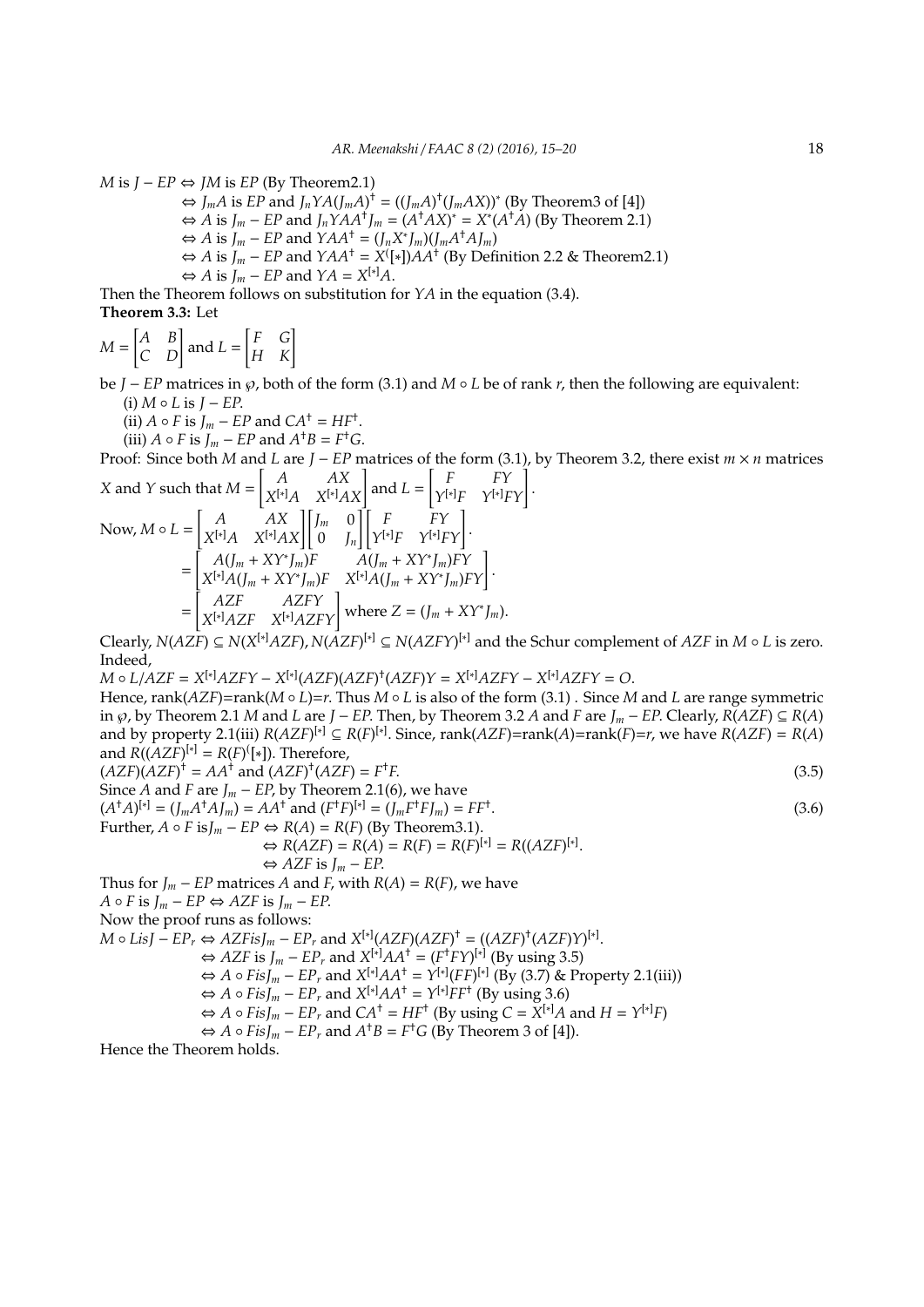#### **4. Factorization**

In this section, a set of conditions under which a complex matrix can be expressed as a product of range symmetric matrices in  $\wp$  and as the indefinite matrix product of range symmetric matrices in are derived. Since, *A* is *J* − *EP* and *A* is range symmetric in  $\varphi$  are equivalent by Theorem 2.1, hence forth we use, *A* is *J* − *EP*<sup>*r*</sup> if *A* is range symmetric in  $\wp$  and of rank *r*.

**Definition 4.1:** A matrix  $P \in C^{n \times n}$  is said to be *J*-unitary if  $P \circ P^{[*]} = P^{[*]} \circ P = J_n$ .

**Lemma 4.1:** Let  $A \in C_r^{n \times n}$ . Then  $A$  is  $J - EP_r$  if and only if  $A = P$  $\begin{bmatrix} D & O \\ O & O \end{bmatrix} P^{[*]}$ , where *P* is *J*-unitary and  $D \in C_r^{r \times r}$ .

Proof: *A* is 
$$
J - EP_r \Leftrightarrow AJ
$$
 is  $EP_r$  (By Theorem 2.1(7))  
\n $\Leftrightarrow AJ = U \begin{bmatrix} D_1 & O \\ O & O \end{bmatrix} U^*$ , where *U* is unitary and  $D_1 \in C_r^{r \times r}$  (By Theorem 1 of [6]).  
\n $\Leftrightarrow A = (UJ) \begin{bmatrix} D & O \\ O & O \end{bmatrix} U^*$ , where  $D \in C_r^{r \times r}$ .  
\n $\Leftrightarrow A = P \begin{bmatrix} D & O \\ O & O \end{bmatrix} P^{[*]}$ , where  $P = UJ$  is *J*- unitary and  $D \in C_r^{r \times r}$ .

Hence the Lemma holds.

**Lemma 4.2:** Let *A*, *B* be *J* − *EP*<sub>*r*</sub> matrices. Then  $Nu(A) = Nu(B) \Leftrightarrow Nu(PAP^{[*]}) = Nu(PBP^{[*]})$ , where *P* is *J*-unitary. Proof:  $(\Rightarrow).x \in Nu(PAP^{[*]}) \Leftrightarrow PAP^{[*]} \circ x = 0.$ 

$$
\Rightarrow PAP^*x = 0.
$$
  
\n
$$
\Rightarrow PAP^*x = 0.
$$
  
\n
$$
\Rightarrow A \circ y = 0, \text{ where } y = P^*x \text{ (By Definition 4.1 & Definition 2.1)}
$$
  
\n
$$
\Rightarrow B \circ y = 0, \text{ (By using } Nu(A) = Nu(B)).
$$
  
\n
$$
\Rightarrow PBP^*x = 0.
$$
  
\n
$$
\Rightarrow ((PBP^{[*]}) \circ x = 0
$$
  
\n
$$
\Rightarrow x \in Nu(PBP^{[*]}).
$$

Reverse implication can be proved in the same manner and hence omitted.

**Theorem 4.1:** Let *M* of the form (3.1) be range symmetric in  $\varphi$ . Then *M* can be expressed as a product of range symmetric matrices in  $\wp$ . Also *M* can be written as an indefinite matrix product of range symmetric matrices in  $\varphi$ .

Proof: Since *M* is range symmetric in  $\wp$  and of the form (3.1), by Theorem 3.2, *A* is  $J_m - EP$  and there exists an  $m \times n$  matrix *X* such that  $M =$ [ *A AX*  $\begin{bmatrix} A & AX \\ X^{[*]}A & X^{[*]}AX \end{bmatrix}$ . Then, by using  $J =$  $\int J_m$  0  $0 \quad J_n$ ] , we have

$$
JM = \begin{bmatrix} J_m A & J_m A X \\ J_n X^{[*]} A & J_n X^{[*]} A X \end{bmatrix}.
$$
\n(4.1)  
Now, let us consider the matrices

*P* =  $\int_{m}^{1} J_m A A^{\dagger} J_m$   $J_m A A^{\dagger} J_m X$  $X^* J_m A A^{\dagger} J_m$   $X^* J_m A A^{\dagger} J_m X$ ] , *L* =  $\begin{bmatrix} J_m A & O \\ O & O \end{bmatrix}$  and  $Q =$  $\begin{bmatrix} A^{\dagger}A & A^{\dagger}AX \end{bmatrix}$  $\left[\begin{matrix} A^{\dagger}A & A^{\dagger}AX \\ X^{[*]}A^{\dagger}A & X^{[*]}A^{\dagger}AX \end{matrix}\right].$ 

Clearly, *P*, *L* and *Q* satisfy (3.2), hence, rank(*P*)=rank(*Q*)=rank(*L*)=rank(*A*)=*r*. Since *A* is *J<sub>m</sub>* − *EP*, by Theorem 2.1(7)  $J_m A$  is EP. Therefore L is EP. Again by Theorem 2.1(6),  $J_m A A^{\dagger} J_m = A^{\dagger} A$ . Hence,  $P^* = P = Q = Q^*$ . P and *Q* are *EP* matrices being symmetric. Now, by using (4.1), we have,

*PLQ* = [ *JmA O*  $\begin{bmatrix} J_m A & O \\ X^* J_m A & O \end{bmatrix} \begin{bmatrix} A^{\dagger} A & A^{\dagger} A X \\ X^{[*]} A^{\dagger} A & X^{[*]} A^{\dagger} A \end{bmatrix}$  $\begin{bmatrix} A^{\dagger}A & A^{\dagger}AX \\ X^{[*]}A^{\dagger}A & X^{[*]}A^{\dagger}AX \end{bmatrix} =$  $\int_{m}$ *J*<sub>m</sub>*AX*  $\left[\begin{array}{cc} J_m A & J_m A X \\ X^{[*]} J_m A & X^{[*]} J_m A X \end{array}\right] =$  $\int_{m}$ *J*<sub>m</sub>*AX*  $J_m A$   $J_m A X$   $J_n X^{[*]} A X$   $J_n X^{[*]} A X$   $=$  *JM*. Thus *JM* is a product of  $EP_r$  matrices. Also, *M* can be written as  $M = (JP)(L\vec{J})(J\vec{Q})$  and we conclude that *M* is expressed as a product of *J* − *EP* matrices. Again *M* can be written as *M* = (*JP*)*J*(*JL*)*J*(*JQ*) = (*JP*) ◦ (*JL*) ◦ (*JQ*) and we